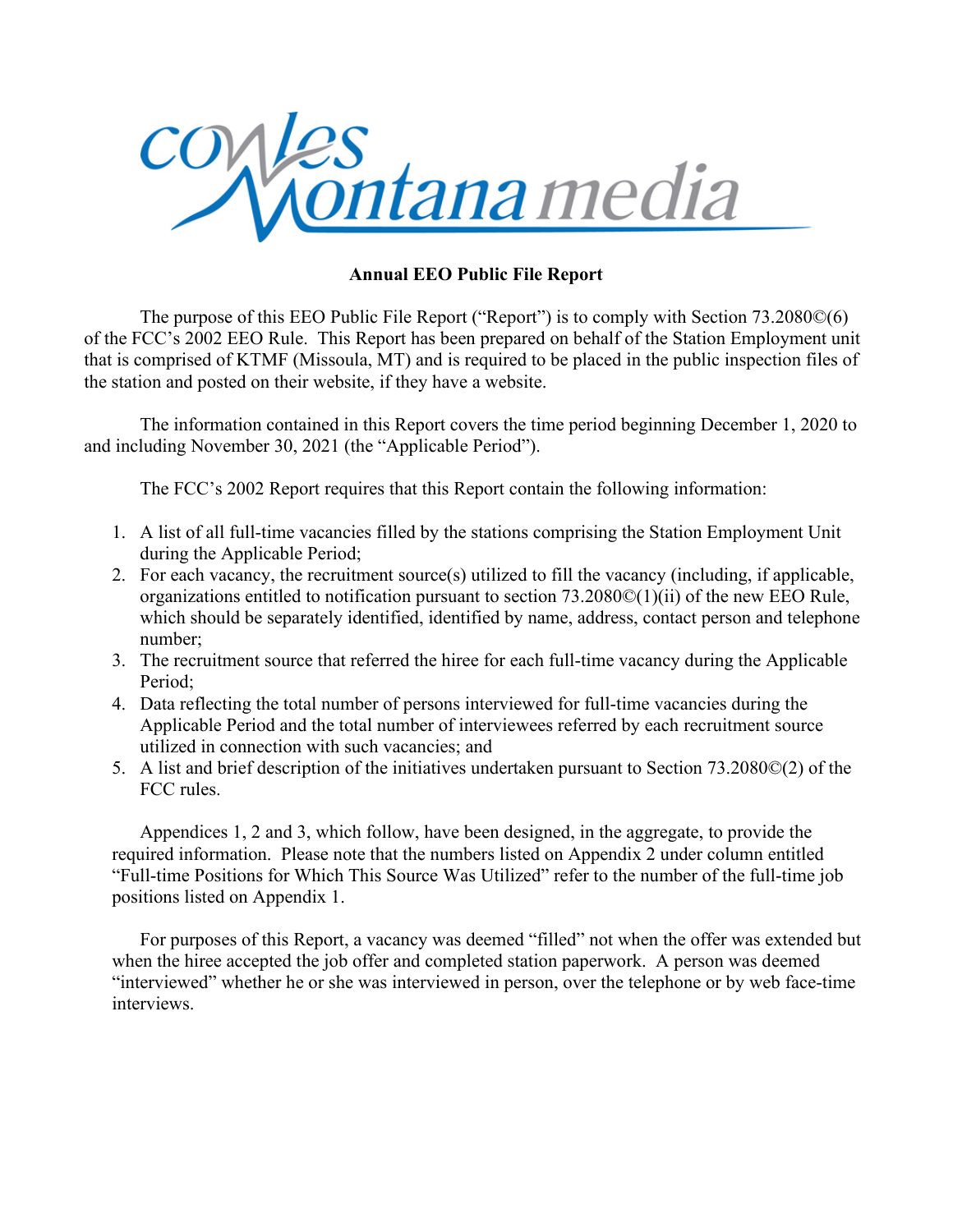

Station: KTMF Section I: Vacancy Information

| <b>Full Time Positions</b><br><b>Filled by Job Title:</b> | <b>Recruitment Source of</b><br>Hiree: | <b>Date</b><br><b>Position</b><br><b>Filled</b> | Total # of<br>Interviewees from all<br>Sources for this<br>position: | <b>Recruitment Sources Notified</b><br>for each position (from<br><b>Section II Recruitment</b><br>Source) |
|-----------------------------------------------------------|----------------------------------------|-------------------------------------------------|----------------------------------------------------------------------|------------------------------------------------------------------------------------------------------------|
| 1. Multi Media Journalist/Producer                        | YouTube                                | 2/22/2021                                       | 4                                                                    | $1 - 3.5 - 9$                                                                                              |
| 2. Account Executive                                      | Indeed                                 | 3/22/2021                                       |                                                                      | $1 - 5.7 - 9.11 - 12$                                                                                      |
| 3. Account Executive                                      | Indeed                                 | 4/5/2021                                        |                                                                      | $1 - 5.7 - 9.11 - 12$                                                                                      |
| 4. Chief Engineer                                         | Website                                | 4/5/2021                                        |                                                                      | $1 - 10.14$                                                                                                |
| 5. Newscast Director/Tech Director                        | Internal Promotion                     | 4/26/2021                                       | 6                                                                    | 1-5.7-9.11-12                                                                                              |
| 6. Sales Assistant                                        | Indeed                                 | 6/28/2021                                       | 3                                                                    | $1 - 4, 7 - 9, 13$                                                                                         |
| 7. Receptionist/Nat'l Sales Assistan                      | Indeed                                 | 7/12/2021                                       | 3                                                                    | $1 - 5.7 - 9.13$                                                                                           |
| 8. SWX Live Sports Producer                               | Internal Promotion                     | 9/1/2021                                        | 3                                                                    | $1.2.4 - 10$                                                                                               |
| 9. Sports Reporter/Anchor                                 | Internal Promotion                     | 9/7/2021                                        |                                                                      | 1.2.4-10.13-14                                                                                             |
| 10. Creative Services Producer                            | Internal Promotion                     | 10/14/2021                                      | 3                                                                    | $1,2,4-10$                                                                                                 |

Total Number of Persons Interviewed During Applicable Period: 50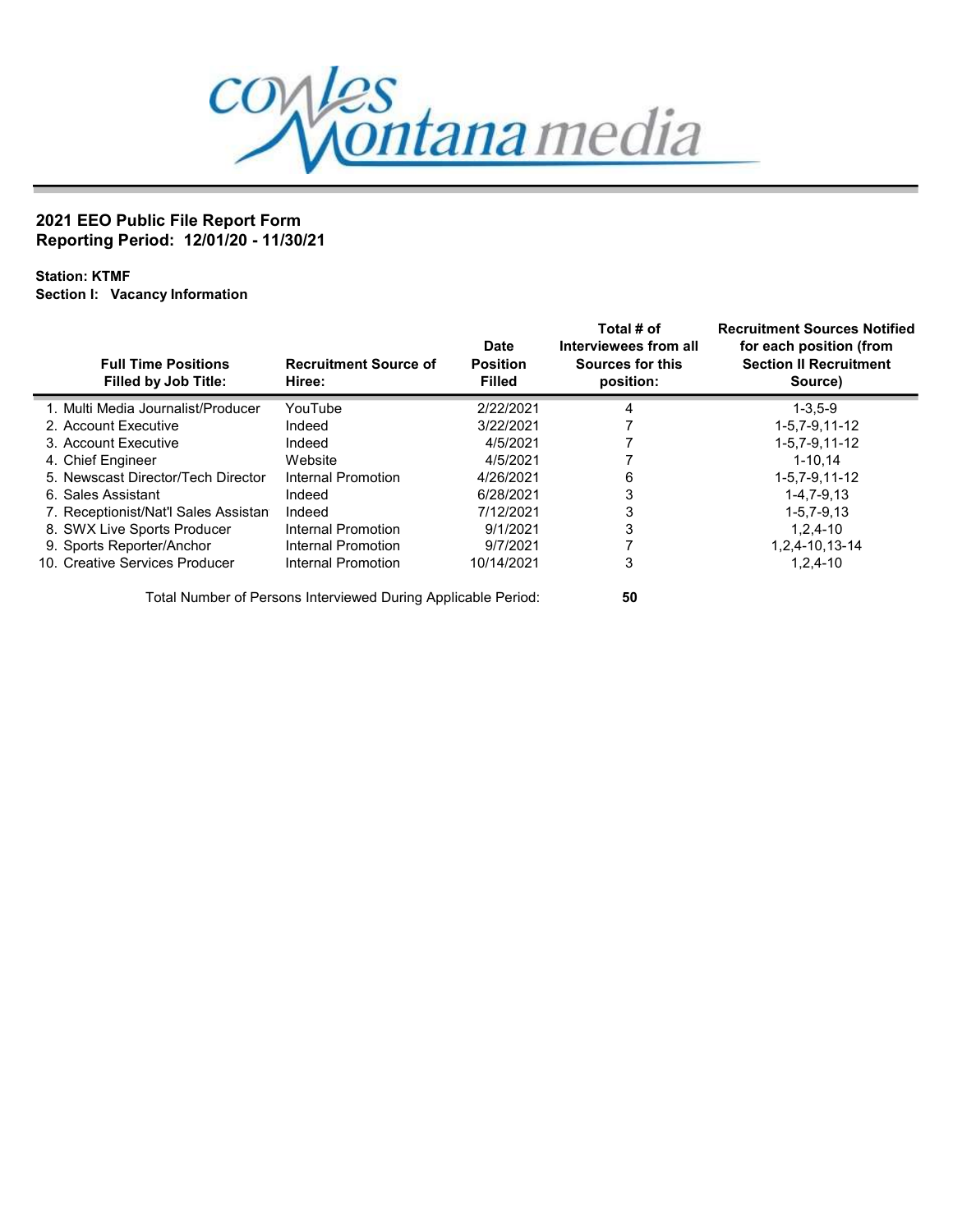

#### Station: KTMF

#### Section II: Total Number of Interviews Generated Per Recruitment Source

|                | <b>Recruitment Source</b>                               | <b>Contact Information</b>                                                                                                         | # of Interviewees<br><b>Per Source</b><br>This Period (if any). | <b>Full Time Positions</b><br><b>For Which This</b><br><b>Source Was Utilized</b> |
|----------------|---------------------------------------------------------|------------------------------------------------------------------------------------------------------------------------------------|-----------------------------------------------------------------|-----------------------------------------------------------------------------------|
| 1              | Internal Posting/Employee Referral<br>Promotion/Walk in | Tom Ciprari<br>2200 Stephens Ave, Missoula MT 59801<br>(406) 542-8900                                                              | 10                                                              | 4                                                                                 |
| $\mathbf{2}$   | <b>Company Websites</b>                                 | Tom Ciprari<br>(406) 542-8900<br>www.montanarightnow.com<br>www.khq.com                                                            | 5                                                               | $\mathbf{1}$                                                                      |
| 3              | Montana State University                                | <b>MSU Career Services</b><br>177 Strand Union Building, Bozeman MT<br>(406) 994-4353<br>careers@montana.edu                       | 0                                                               |                                                                                   |
| 4              | Montana Broadcasters Association                        | Montana Broadcasters Association<br>3914 Rainbow Bend Dr., Bonner MT 59823                                                         | $\Omega$                                                        |                                                                                   |
| 5              | NASBA -Career page                                      | https://www.careerpage.org/jobseekers.php                                                                                          | $\mathbf 0$                                                     |                                                                                   |
| 6              | TV Jobs                                                 | Mark Holloway<br>P.O. Box 4116 Oceanside, CA 92052-4116<br>(800) 374-0119<br>admin@tvjobs.com                                      | $\overline{2}$                                                  |                                                                                   |
| $\overline{7}$ | University of Montana                                   | <b>Career Services</b><br>Lommasson 154, Missoula MT 59812-2088<br>(406) 243-2022<br>careers@umontana.edu                          | 0                                                               |                                                                                   |
| 8              | Craigslist                                              | Craig Newmark<br>PO Box 225159, San Francisco CA 94122-5159<br>Phone: 415-566-9844 website: www.craigslist.org                     | 1                                                               |                                                                                   |
| 9              | Indeed                                                  | Indeed.com<br>6433 Champion Grandview Way, bldg1, Austin TX 78750                                                                  | 26                                                              | 4                                                                                 |
| 10             | Medialine                                               | <b>Mark Shilstone</b><br>P.O. Box 51909, Pacific Grove, CA 93950<br>medialine@medialine.com<br>(800) 237-8073                      | 0                                                               |                                                                                   |
| 11             | <b>Idaho Works</b>                                      | <b>IdahoWorks</b><br>www.notifications+idprod@ajla.net                                                                             | 0                                                               |                                                                                   |
| 12             | LinkedIn                                                | Linkedin.com                                                                                                                       | $\mathbf 1$                                                     |                                                                                   |
| 13             | You Tube                                                | https://www.youtube.com<br>San Bruno, CA                                                                                           | 4                                                               | 1                                                                                 |
| 14             | SBE Society of Broadcast Engineers                      | https://www.sbe.org<br>9102 North Meridian St. Suite 150<br>Indianapolis, IN 46260<br>Phone: (317)-846-9000<br>Email: info@sbe.org | $\mathbf{1}$                                                    |                                                                                   |
|                |                                                         | Total interviews for all full time vacancies filled:                                                                               | 50                                                              | 10                                                                                |

Note: \* Indicates sources that have requested notification of job openings.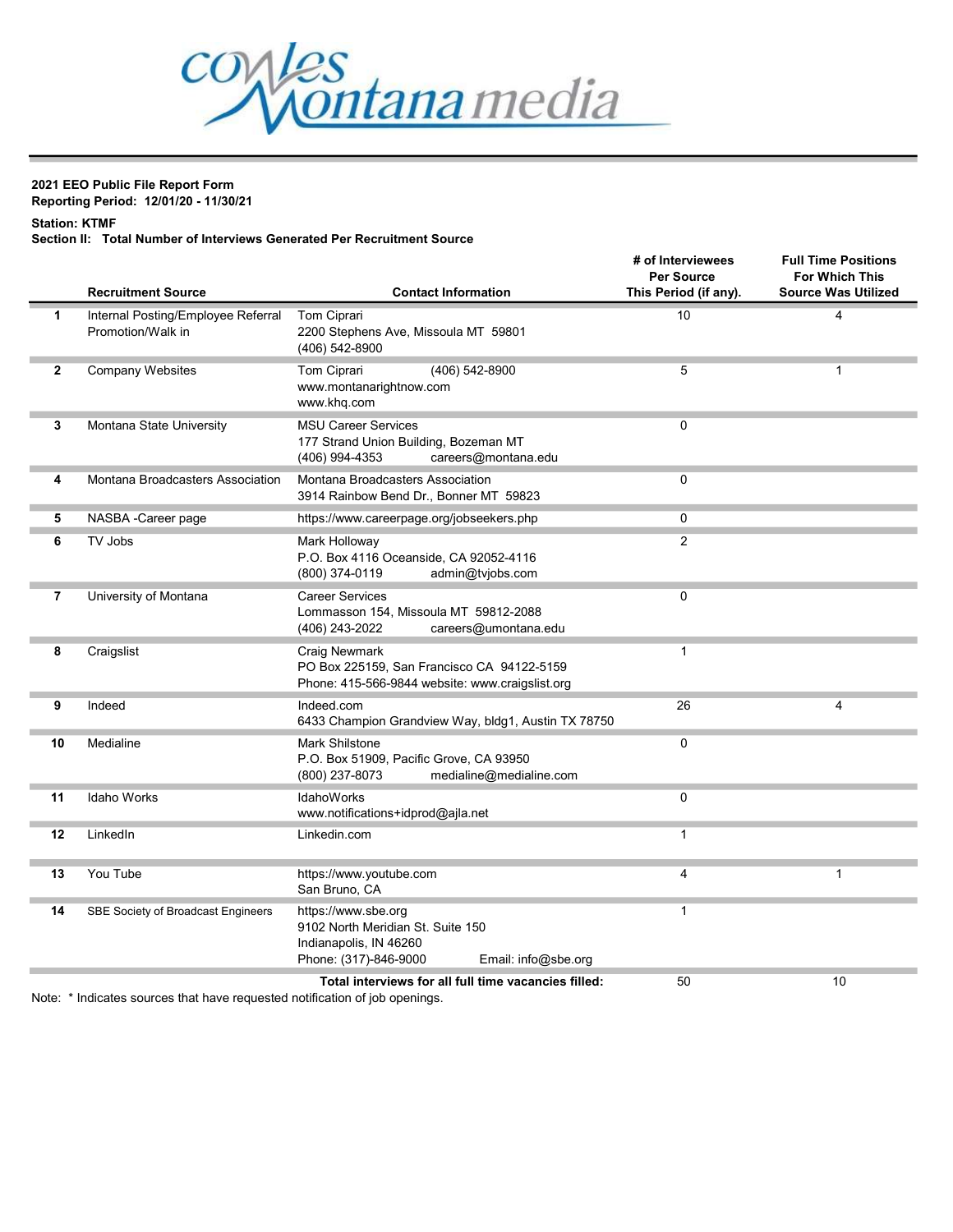

# Station: KTMF Section III : Outreach Activities

| <b>Activity</b>                                                                                    | <b>Description</b>                                                                                                                                                                                                                                                                                                                                                                                                                                                                                     |
|----------------------------------------------------------------------------------------------------|--------------------------------------------------------------------------------------------------------------------------------------------------------------------------------------------------------------------------------------------------------------------------------------------------------------------------------------------------------------------------------------------------------------------------------------------------------------------------------------------------------|
| Job Fair                                                                                           | Participated in the University of Idaho Virtual Career Fair on March 3, 2021. The Director of Recruitment (DOR) spoke with<br>several students individually about careers and internship possibilities at Cowles Montana Media Company stations and<br>KHQ, Incorporated stations. The DOR also spoke with the students about their careers, their goals, and broadcast<br>journalism.                                                                                                                 |
| Job Fair                                                                                           | The Director of Recruitment (DOR) and News Director attended the University of Montana School of Journalism Job &<br>Internship Fair on March 19, 2021. The DOR and News Director interviewed students about their interests in journalism<br>and the job opportunities at Cowles Montana Media Company.                                                                                                                                                                                               |
| Job Fair                                                                                           | The Station Manager and News Director attended the University of Montana School Career & Involvement Fair on March<br>31, 2021. The Station Manager and News Director conducted virtual interviews with students where they discussed current<br>openings and opportunities at Cowles Montana Media Company.                                                                                                                                                                                           |
| Job Fair                                                                                           | Participated in the Spring 2021 Virtual Newhouse Recruiting Event sponsored by Syracuse University on April 29, 2021.<br>The Director of Recruitment (DOR) met with students individually and discussed their education and career aspirations.<br>The DOR shared with the students about our legacy, employment opportunities and internship possibilities at Cowles<br>Montana Media Company stations and KHQ, Incorporated stations.                                                                |
| Job Fair                                                                                           | KHQ-TV sponsored, planned and participated in the KHQ/Worksource Spokane Virtual Job Fair on September 14, 2021.<br>Station representatives met with people virtually regarding current and future job opportunities and education requirements<br>for the different positions primarily in the news, sales and business departments with Cowles Montana Media Company<br>stations and KHQ, Incorporated stations. Candidate resumes were collected and distributed to the various hiring<br>managers. |
| Job Fair                                                                                           | The Director of Recruitment (DOR) participated in the Internship and Virtual Job Fair at Whitworth College on September<br>16, 2021. The DOR met with students to discuss the job and internship opportunities available at Cowles Montana Media<br>Company stations and KHQ, Incorporated stations.                                                                                                                                                                                                   |
| Job Fair                                                                                           | Participated in the Fall 2021 Virtual Newhouse Recruiting Event sponsored by Syracuse University on October 1, 2021.<br>The DOR shared with the students about our history, values, locations, various news operations, employment<br>opportunities and internship possibilities at Cowles Montana Media Company stations and KHQ, Incorporated stations.                                                                                                                                              |
| Job Fair                                                                                           | The Director of Recruitment (DOR) participated in the University of Missouri Fall 2021 Virtual Career Fair on October 20,<br>2021. The DOR met with students to discuss the job and internship opportunities available at Cowles Montana Media<br>Company stations and KHQ, Incorporated stations.                                                                                                                                                                                                     |
| Internship Program                                                                                 | The station sponsors an internship program that provides opportunities for college students considering the industry to<br>become familiar with television and broadcasting careers. The station sponsored 3 interns during the reporting year in the<br>Production Department and Sports Production. During the reporting year KTMF hired 1 of the interns for a part-time<br>position.                                                                                                               |
| Tours                                                                                              | KTMF gave three station tours in which the broadcasting industry was explained including job opportunities and the<br>requirements needed for the jobs.                                                                                                                                                                                                                                                                                                                                                |
| <b>Mentoring Program</b>                                                                           | The Director of Recruitment and Training and the Director of Content and Marketing work with most news employees of<br>Cowles Montana Media Company. They work with News Directors, Producers and Multi-Media Journalists for guidance on<br>news story selection and time management, training through critiques, conference calls, personal training visits, and<br>podcasts/training videos.                                                                                                        |
| Events Sponsored by Educational<br>Institutions related to Career<br>Opportunities in Broadcasting | The Director of Recruitment attended a virtual symposium sponsored by Washington State University. He met virtually<br>with students and discussed internship and job opportunities with KHQ, Inc. and Cowles Montana Media Company.                                                                                                                                                                                                                                                                   |
| Events Sponsored by Educational<br>Institutions related to Career<br>Opportunities in Broadcasting | The Director of Recruitment (DOR) spoke with the Central News Watch Reporting Class at Central Washington University.<br>They discussed applying for jobs, resume reel productions, and communicating with news directors. The DOR spoke with<br>the students about employment opportunities at Cowles Montana Media Company and KHQ, Incorporated stations.                                                                                                                                           |